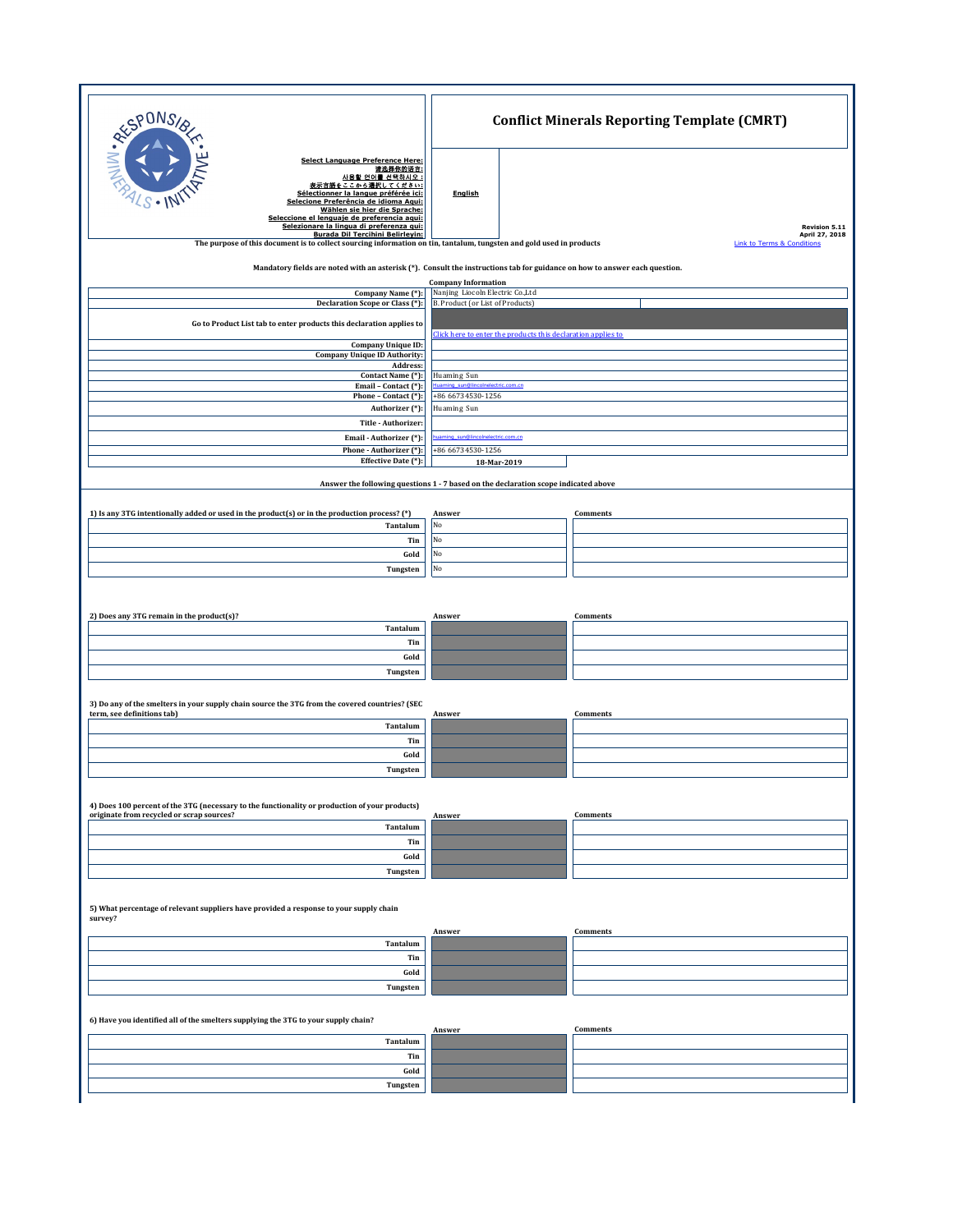| <b>RESPONS</b><br><b>Select Language Preference Here:</b><br>请选择你的语言:<br>사용할 언어를 선택하시오 :<br>表示言語をここから選択してください:<br>Sélectionner la langue préférée ici:<br>Selecione Preferência de idioma Agui:<br>Wählen sie hier die Sprache:<br>Seleccione el lenguaie de preferencia agui:<br>Selezionare la lingua di preferenza gui:<br><b>Burada Dil Tercihini Belirleyin:</b><br>The purpose of this document is to collect sourcing information on tin, tantalum, tungsten and gold used in products<br>Mandatory fields are noted with an asterisk (*). Consult the instructions tab for guidance on how to answer each question. | <b>English</b>                                    | <b>Conflict Minerals Reporting Template (CMRT)</b><br><b>Revision 5.11</b><br>April 27, 2018<br><b>Link to Terms &amp; Conditions</b> |  |
|-----------------------------------------------------------------------------------------------------------------------------------------------------------------------------------------------------------------------------------------------------------------------------------------------------------------------------------------------------------------------------------------------------------------------------------------------------------------------------------------------------------------------------------------------------------------------------------------------------------------------------|---------------------------------------------------|---------------------------------------------------------------------------------------------------------------------------------------|--|
| 7) Has all applicable smelter information received by your company been reported in this<br>declaration?                                                                                                                                                                                                                                                                                                                                                                                                                                                                                                                    |                                                   |                                                                                                                                       |  |
| Tantalum                                                                                                                                                                                                                                                                                                                                                                                                                                                                                                                                                                                                                    | Answer                                            | <b>Comments</b>                                                                                                                       |  |
| Tin                                                                                                                                                                                                                                                                                                                                                                                                                                                                                                                                                                                                                         |                                                   |                                                                                                                                       |  |
| Gold                                                                                                                                                                                                                                                                                                                                                                                                                                                                                                                                                                                                                        |                                                   |                                                                                                                                       |  |
| Tungsten                                                                                                                                                                                                                                                                                                                                                                                                                                                                                                                                                                                                                    |                                                   |                                                                                                                                       |  |
|                                                                                                                                                                                                                                                                                                                                                                                                                                                                                                                                                                                                                             | Answer the Following Questions at a Company Level |                                                                                                                                       |  |
| Question                                                                                                                                                                                                                                                                                                                                                                                                                                                                                                                                                                                                                    | Answer                                            | Comments                                                                                                                              |  |
| A. Have you established a conflict minerals sourcing policy?                                                                                                                                                                                                                                                                                                                                                                                                                                                                                                                                                                |                                                   |                                                                                                                                       |  |
| B. Is your conflict minerals sourcing policy publicly available on your website? (Note - If yes, the user<br>shall specify the URL in the comment field.)                                                                                                                                                                                                                                                                                                                                                                                                                                                                   |                                                   |                                                                                                                                       |  |
| C. Do you require your direct suppliers to be DRC conflict-free?                                                                                                                                                                                                                                                                                                                                                                                                                                                                                                                                                            |                                                   |                                                                                                                                       |  |
| D. Do you require your direct suppliers to source the 3TG from smelters whose due diligence<br>practices have been validated by an independent third party audit program?                                                                                                                                                                                                                                                                                                                                                                                                                                                   |                                                   |                                                                                                                                       |  |
| E. Have you implemented due diligence measures for conflict-free sourcing?                                                                                                                                                                                                                                                                                                                                                                                                                                                                                                                                                  |                                                   |                                                                                                                                       |  |
| F. Does your company conduct Conflict Minerals survey(s) of your relevant supplier(s)?                                                                                                                                                                                                                                                                                                                                                                                                                                                                                                                                      |                                                   |                                                                                                                                       |  |
| G. Do you review due diligence information received from your suppliers against your company's<br>expectations?                                                                                                                                                                                                                                                                                                                                                                                                                                                                                                             |                                                   |                                                                                                                                       |  |
| H. Does your review process include corrective action management?                                                                                                                                                                                                                                                                                                                                                                                                                                                                                                                                                           |                                                   |                                                                                                                                       |  |
| I. Is your company required to file an annual conflict minerals disclosure with the SEC?                                                                                                                                                                                                                                                                                                                                                                                                                                                                                                                                    |                                                   |                                                                                                                                       |  |
| @ 2018 Responsible Minerals Initiative. All rights reserved.                                                                                                                                                                                                                                                                                                                                                                                                                                                                                                                                                                |                                                   |                                                                                                                                       |  |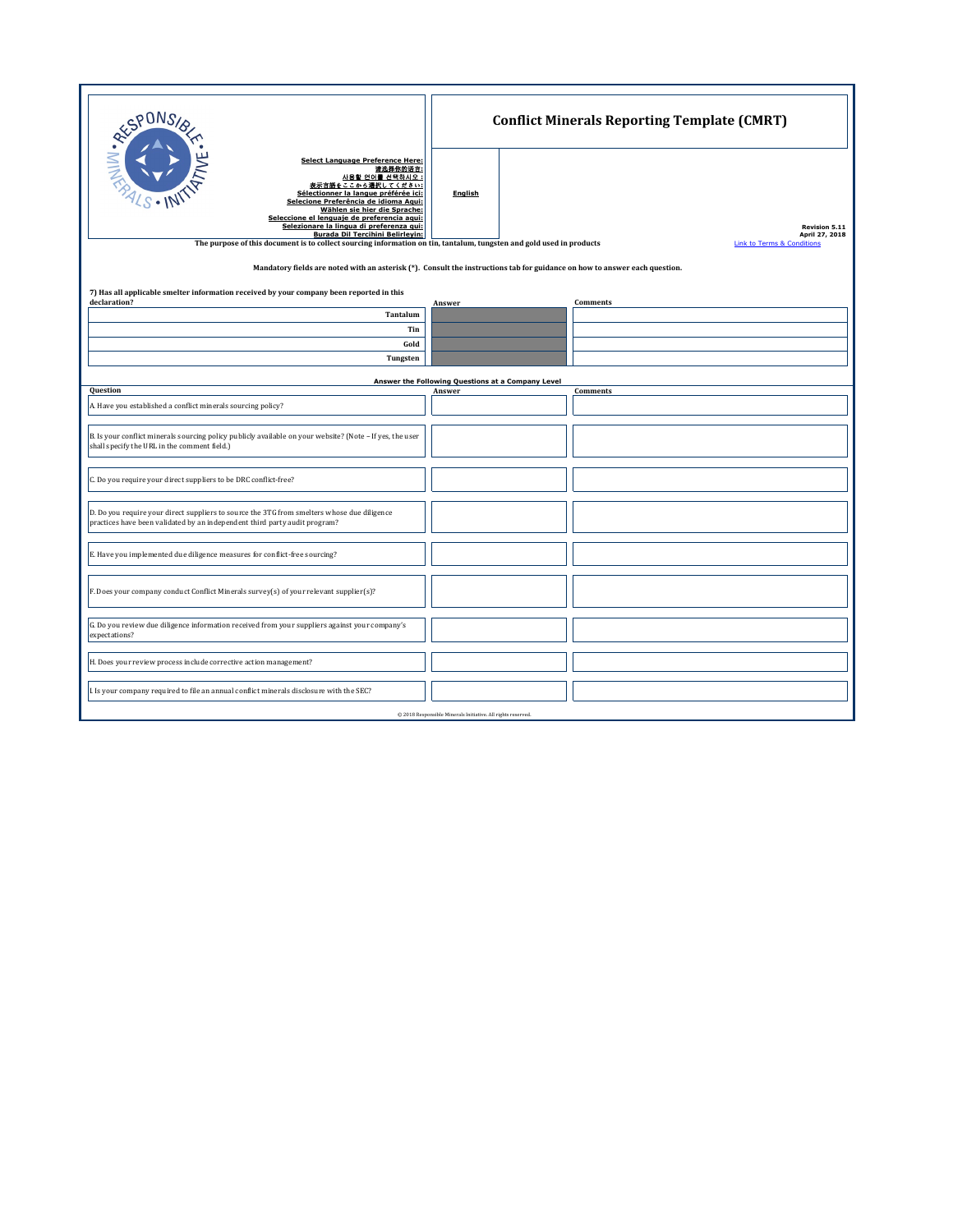## **Completion required only if reporting level "Product (or List of Products)" selected on the 'Declaration' worksheet.**

## **CONSTRUCTION**

## Click here to return to Declaration tab

| <b>Manufacturer's Product Number (*)</b> | <b>Manufacturer's Product Name</b>       | <b>Comments</b>                       |
|------------------------------------------|------------------------------------------|---------------------------------------|
| CC014264                                 | PRIMALLOY JS-2209 4.0*350 5kg*4,CN       | Product contains no conflict minerals |
| CC014263                                 | PRIMALLOY JS-2209 3.2*350 5kg*4,CN       | Product contains no conflict minerals |
| CC014260                                 | PRIMALLOY JS-310 4.0*350 5kg*4,CN        | Product contains no conflict minerals |
| CC014235                                 | PRIMALLOY JS-312 2.5*300 4kg*4,EN        | Product contains no conflict minerals |
| CC014255                                 | PRIMALLOY JS-310 3.2*350 5kg*4,EN        | Product contains no conflict minerals |
| CC014256                                 | PRIMALLOY JS-310 4.0*350 5kg*4,EN        | Product contains no conflict minerals |
| CC014176                                 | PRIMALLOY JS-309LMo 2.5*300 4kg*4,EN     | Product contains no conflict minerals |
| CC014172                                 | S/S PRIMALLOY JS-309L 2.5*300 4kg*4,EN   | Product contains no conflict minerals |
| 309L650                                  | 309L-16 3/32X12 S/S10# ELEC              | Product contains no conflict minerals |
| CC010909                                 | EASYARC309L,E309L-17,2.5×300,4kg*4EN     | Product contains no conflict minerals |
| CC014259                                 | PRIMALLOY JS-310 3.2*350 5kg*4,CN        | Product contains no conflict minerals |
|                                          | PRIMALLOY JS-312 3.2*350 5kg*4,EN        |                                       |
| CC014236                                 |                                          | Product contains no conflict minerals |
| CC014189                                 | CN S/S PRIMALLOY JS-309 2.5*300,2kg*10   | Product contains no conflict minerals |
| LINDESS308L20300                         | S/S Linde MOX SS-308L, 2.0*300, 2/20kg   | Product contains no conflict minerals |
| CC014237                                 | PRIMALLOY JS-312 4.0*350 5kg*4,EN        | Product contains no conflict minerals |
| CC014217                                 | PRIMALLOY JS-347 2.5*300 2kg*10,CN       | Product contains no conflict minerals |
| LINDESS316L25300                         | S/S Linde MOX SS-316L, 2.5*300, 2/20kg   | Product contains no conflict minerals |
| CC014242                                 | PRIMALLOY JS-312 5.0*350 5kg*4,CN        | Product contains no conflict minerals |
| CC014180                                 | PRIMALLOY JS-316L 2.5*300 4kg*4,EN       | Product contains no conflict minerals |
| CC010959                                 | EASYARC316L,E316L-17,2.5×300,4kg*4EN     | Product contains no conflict minerals |
| CC014241                                 | PRIMALLOY JS-312 4.0*350 5kg*4,CN        | Product contains no conflict minerals |
| 316L650                                  | 316L-16 3/32X12 S/S10# ELEC              | Product contains no conflict minerals |
| CC014177                                 | PRIMALLOY JS-309LMo 3.2*350 5kg*4,EN     | Product contains no conflict minerals |
|                                          |                                          |                                       |
| CC010902                                 | EASYARC309L,E309L-17,3.2x350,5kg*4EN     | Product contains no conflict minerals |
| 309L660                                  | 309L-16 1/8X14 S/S 10# ELEC              | Product contains no conflict minerals |
| CC014213                                 | PRIMALLOY JS-316L 2.5*300 2kg*10,CN      | Product contains no conflict minerals |
| CC014247                                 | S/S PR JS-309L 3.2*350 2.4kg*10,EN       | Product contains no conflict minerals |
| 309L670                                  | 309L-16 5/32X14 S/S ELEC 10#             | Product contains no conflict minerals |
| CC014173                                 | PRIMALLOY JS-309L 3.2*350 5kg*4,EN       | Product contains no conflict minerals |
| CC014194                                 | CN S/S PRIMALLOY JS-309Mo 3.2*350,5kg*4  | Product contains no conflict minerals |
| CC014210                                 | PRIMALLOY JS-309LMo 3.2*350 5kg*4,CN     | Product contains no conflict minerals |
| CC014195                                 | CN S/S PRIMALLOY JS-309Mo 4.0*350,5kg*4  | Product contains no conflict minerals |
| CC014211                                 | PRIMALLOY JS-309LMo 4.0*350 5kg*4,CN     | Product contains no conflict minerals |
| CC010903                                 | EASYARC309L,E309L-17,4.0x350,5kg*4EN     | Product contains no conflict minerals |
| CC014174                                 | PRIMALLOY JS-309L 4.0*350 5kg*4,EN       | Product contains no conflict minerals |
| CC014206                                 |                                          | Product contains no conflict minerals |
|                                          | PRIMALLOY JS-309L 3.2*350 5kg*4,CN       |                                       |
| CC014190                                 | CN S/S PRIMALLOY JS-309 3.2*350,5kg*4    | Product contains no conflict minerals |
| LINDESS308L25300                         | S/S Linde MOX SS-308L, 2.5*300, 2/20kg   | Product contains no conflict minerals |
| CC014218                                 | PRIMALLOY JS-347 3.2*350 5kg*4,CN        | Product contains no conflict minerals |
| 316L660                                  | 316L-16 1/8X14 S/S 10# ELEC              | Product contains no conflict minerals |
| LINDESS316L32350                         | S/S Linde MOX SS-316L, 3.2*350, 2.5/25kg | Product contains no conflict minerals |
| 308L650                                  | 308L-16 3/32 X 12S/S ELEC 10#            | Product contains no conflict minerals |
| CC014168                                 | PRIMALLOY JS-308L 2.5*300 4kg*4,EN       | Product contains no conflict minerals |
| CC014181                                 | PRIMALLOY JS-316L 3.2*350 5kg*4,EN       | Product contains no conflict minerals |
| CC014219                                 | PRIMALLOY JS-347 4.0*350 5kg*4,CN        | Product contains no conflict minerals |
| LINDESS316L40350                         | S/S Linde MOX SS-316L, 4.0*350, 2.5/25kg | Product contains no conflict minerals |
| CC014191                                 | CN S/S PRIMALLOY JS-309 4.0*350,5kg*4    | Product contains no conflict minerals |
| CC014207                                 | PRIMALLOY JS-309L 4.0*350 5kg*4,CN       | Product contains no conflict minerals |
| CC014220                                 |                                          | Product contains no conflict minerals |
|                                          | PRIMALLOY JS-347 5.0*350 5kg*4,CN        |                                       |
| CC010859                                 | EASAYRC308L,E308L-17,2.5×300,4kg*4EN     | Product contains no conflict minerals |
| CC014192                                 | CN S/S PRIMALLOY JS-309 5.0*350,5kg*4    | Product contains no conflict minerals |
| CC010802                                 | EASYARC316,E316-17,3.2x350,5kg*4EN       | Product contains no conflict minerals |
| CC010952                                 | EASYARC316L,E316L-17,3.2x350,5kg*4EN     | Product contains no conflict minerals |
| CC014182                                 | PRIMALLOY JS-316L 4.0*350 5kg*4,EN       | Product contains no conflict minerals |
| CC010803                                 | EASYARC316,E316-17,4.0x350,5kg*4EN       | Product contains no conflict minerals |
| CC014201                                 | PRIMALLOY JS-308L 2.5*300 2kg*10,CN      | Product contains no conflict minerals |
| CC014270                                 | S/S PRIMALLOY JS-308 2.5*300 2kg*10 CN   | Product contains no conflict minerals |
| CC014221                                 | CN S/S PRIMALLOY JS-308 2.5*300,2kg*10   | Product contains no conflict minerals |
| CC014856                                 | PRIMALLOY JS-309C 3.2*350 5kg*4,CN       | Product contains no conflict minerals |
| CC014214                                 | PRIMALLOY JS-316L 3.2*350 5kg*4,CN       | Product contains no conflict minerals |
| CC014198                                 |                                          |                                       |
|                                          | PRIMALLOY JS-316 3.2*350 5kg*4,CN        | Product contains no conflict minerals |
| CC014216                                 | PRIMALLOY JS-316L 5.0*350 5kg*4,CN       | Product contains no conflict minerals |
| CC014199                                 | PRIMALLOY JS-316 4.0*350 5kg*4,CN        | Product contains no conflict minerals |
| CC014215                                 | PRIMALLOY JS-316L 4.0*350 5kg*4,CN       | Product contains no conflict minerals |
| CC014857                                 | PRIMALLOY JS-309C 4.0*350 5kg*4,CN       | Product contains no conflict minerals |
| LINDESS308L32350                         | S/S Linde MOX SS-308L, 3.2*350, 2.5/25kg | Product contains no conflict minerals |
| LINDESS308L40350                         | S/S Linde MOX SS-308L, 4.0*350, 2.5/25kg | Product contains no conflict minerals |
| CCS10036                                 | S/S PRIMALLOY JS-308L -196 4.0,5kg*4 CN  | Product contains no conflict minerals |
| 308L660                                  | 308L-16 1/8 X 14S/S ELEC 10#             | Product contains no conflict minerals |
| CC014169                                 | PRIMALLOY JS-308L 3.2*350 5kg*4,EN       | Product contains no conflict minerals |
| CC010852                                 | EASAYRC308L,E308L-17,3.2x350,5kg*4EN     | Product contains no conflict minerals |
| CC014170                                 | PRIMALLOY JS-308L 4.0*350 5kg*4,EN       | Product contains no conflict minerals |
|                                          |                                          |                                       |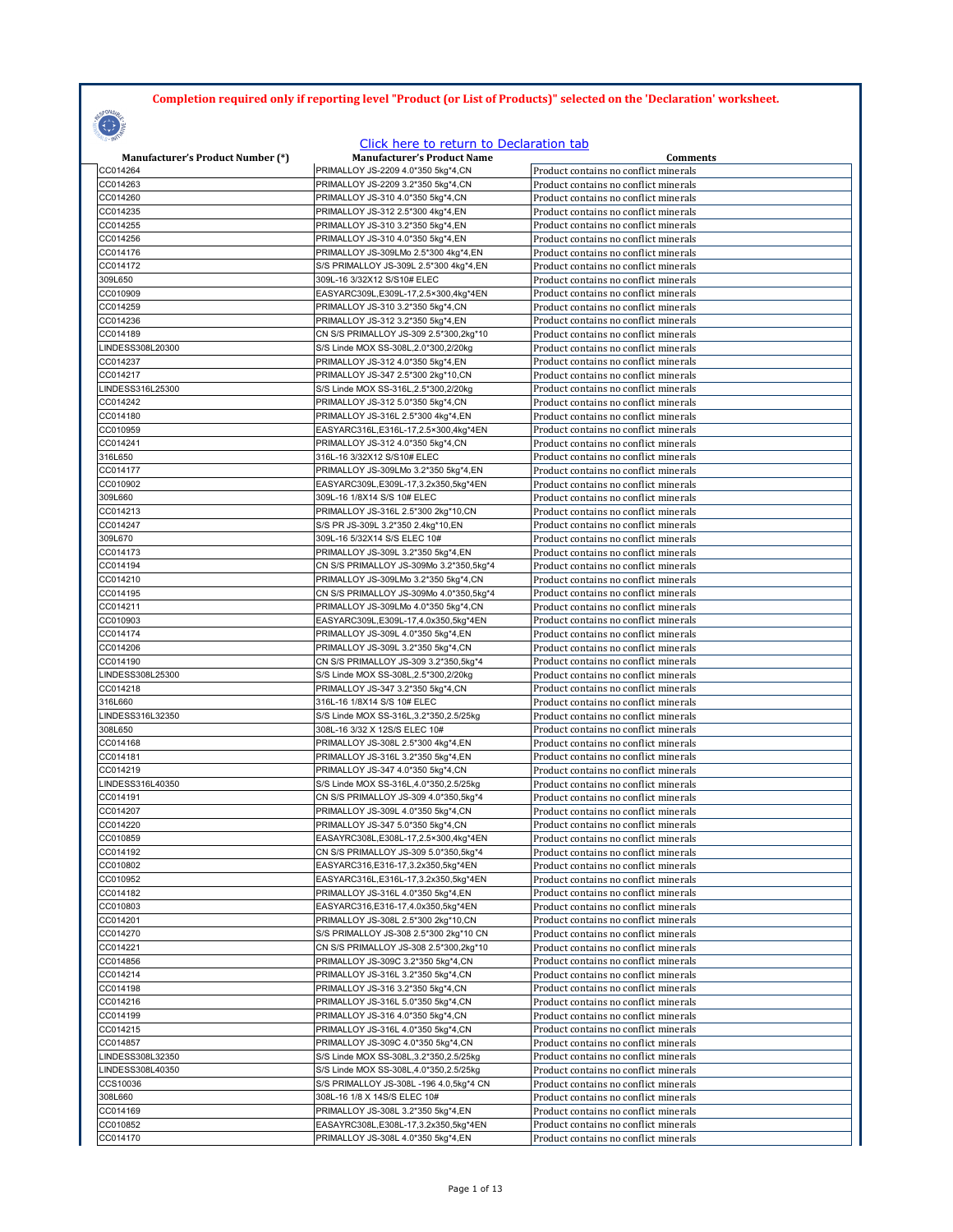| <b>Manufacturer's Product Number (*)</b> | <b>Manufacturer's Product Name</b>         | <b>Comments</b>                       |
|------------------------------------------|--------------------------------------------|---------------------------------------|
| CC014852                                 | PRIMALLOY JS-308C 3.2*350 5kg*4,CN         | Product contains no conflict minerals |
| CC010853                                 | EASAYRC308L,E308L-17,4.0x350,5kg*4EN       | Product contains no conflict minerals |
| CC014202                                 | PRIMALLOY JS-308L 3.2*350 5kg*4,CN         | Product contains no conflict minerals |
| CC014203                                 | PRIMALLOY JS-308L 4.0*350 5kg*4,CN         | Product contains no conflict minerals |
| CC014274                                 | S/S PRIMALLOY JS-308 5.0*350 5kg*4 CN      | Product contains no conflict minerals |
| CC014223                                 | CN S/S PRIMALLOY JS-308 3.2*350,5kg*4      | Product contains no conflict minerals |
| CC014272                                 | S/S PRIMALLOY JS-308 3.2*350 5kg*4 CN      | Product contains no conflict minerals |
| CC014188                                 | CN S/S PRIMALLOY JS-308 5.0*350,5kg*4      | Product contains no conflict minerals |
| CC014273                                 | S/S PRIMALLOY JS-308 4.0*350 5kg*4 CN      | Product contains no conflict minerals |
| CC014224                                 | CN S/S PRIMALLOY JS-308 4.0*350,5kg*4      | Product contains no conflict minerals |
| CC013353                                 | H/A, EASYARC D322(NJ D322)3.2*350          | Product contains no conflict minerals |
| CC013354                                 | H/A, EASYARC D322(NJ D322)4.0*400          | Product contains no conflict minerals |
| CC010225                                 | M/S stick EASYARC6013 2.0*300mm,5kg Inee   | Product contains no conflict minerals |
| CC010469                                 | L/H,EASYARC7018-1 Permapack 2.6*350,20kg   | Product contains no conflict minerals |
| CC010455                                 | L/H,EASYARC7018-1 Permapack 2.6*300,20kg   | Product contains no conflict minerals |
| CC010365                                 | L/H stick, EASYARC7016 2.6*350mm, 20kg     | Product contains no conflict minerals |
| CC010418                                 | L/H stick, EASYARC7018 2.6*350mm, 20kg     | Product contains no conflict minerals |
| CC012466                                 | L/H, EASYARC7018-1H4R Permapack 3.2*350    | Product contains no conflict minerals |
| CC013959                                 | EASYARCGP-7018 2.5*350mm 20Kg Carton       | Product contains no conflict minerals |
| CC010465                                 | L/H stick, EASYARC7018-1 2.6*350mm, 20kg   | Product contains no conflict minerals |
| CC010318                                 | L/H stick, EASYARC7015 2.6*350mm, 20kg     | Product contains no conflict minerals |
| CC012701                                 | M/S , EASYARC 7015(JL-507) 2.5*350/5kg     | Product contains no conflict minerals |
| CC010406                                 | L/H, EASYARC7018 Permapack 3.2*350,20kg    | Product contains no conflict minerals |
| CC010407                                 | L/H, EASYARC7018 Permapack 4.0*400,20kg    | Product contains no conflict minerals |
| CC010456                                 | L/H,EASYARC7018-1 Permapack 3.2*350,20kg   | Product contains no conflict minerals |
| CC010458                                 | L/H,EASYARC7018-1 Permapack 5.0*400,20kg   | Product contains no conflict minerals |
| CC010416                                 | LE L/H stick, EASYARC7018 2.5*350mm, 5kg   | Product contains no conflict minerals |
| CC010457                                 | L/H,EASYARC7018-1 Permapack 4.0*400,20kg   | Product contains no conflict minerals |
| 70186010                                 | 7018 1/8 X12 10# MS ELEC                   | Product contains no conflict minerals |
| 7018705                                  | 7018 5/32 X 5# MS ELEC                     | Product contains no conflict minerals |
| CC012410                                 | M/S stick, EASYARC6013D 2.6*350mm, 20kg    | Product contains no conflict minerals |
| LINDE10527                               | LINDE MS6013 SWG 12 2.6*350MM 5KG*4        | Product contains no conflict minerals |
| 60123250                                 | EASYARC 6012 3.2 X 5kg                     | Product contains no conflict minerals |
| CC014808                                 | L/A stick EASYARC 8018C3 3.2*350 5Kg*4     | Product contains no conflict minerals |
| CC010218                                 | M/S, EASYARC6013 2.6*350, 2kg Inner Packet | Product contains no conflict minerals |
| L4E701832                                | L/H stick, L4E7018 3.2*450mm, 15kg Carton  | Product contains no conflict minerals |
| MR70S701832                              | LE L/H stick, MR70S 3.2*350mm, 20kg Carton | Product contains no conflict minerals |
| L11E601325                               | M/S stick, L11E6013 2.5*350mm, 15kg Carton | Product contains no conflict minerals |
| CC010602                                 | I/P stick, EASYARC7024 4.0*450mm, 20kg     | Product contains no conflict minerals |
| CC013552                                 | L/H stick, EASYARCJL-50D 4.0*400mm, 5kg    | Product contains no conflict minerals |
| CC010201                                 | M/S stick, EASYARC6013 2.6*300mm, 20kg     | Product contains no conflict minerals |
| CC010402                                 | EASYARC 7018 3.2mmx350mm 20Kg Carton       | Product contains no conflict minerals |
| CC012631                                 | L/H stick NJ507-2.5x350,5kg                | Product contains no conflict minerals |
| CC010214                                 | M/S stick, EASYARC6013 2.6*350mm, 20kg     | Product contains no conflict minerals |
| CC012952                                 | EASYARCGP-6013 2.5*350mm 20Kg Carton       | Product contains no conflict minerals |
| 6013705                                  | 6013 5/32 X 5# MS ELEC                     | Product contains no conflict minerals |
| CC013952                                 | L/H, EASYARCGP-7018 3.2*350,20kg Carton    | Product contains no conflict minerals |
| CC010352                                 | EASYARC 7016 3.2mmx350mm 20Kg Carton       | Product contains no conflict minerals |
| MR70S701850                              | LE L/H stick, MR70S 5.0*400mm, 20kg Carton | Product contains no conflict minerals |
| CC010452                                 | EASYARC 7018-1 3.2mmx350mm 20Kg Carton     | Product contains no conflict minerals |
| CC012666                                 | I/P stick, NJ421Fe18 4.0*450, 5kg          | Product contains no conflict minerals |
| CC013505                                 | L/A , EASYARC 9015G(JL-915RH) 5.0*400/5kg  | Product contains no conflict minerals |
| L4E701840                                | L/H stick,L4E7018 4.0*450mm,15kg Carton    | Product contains no conflict minerals |
| CC014809                                 | L/A stick EASYARC 8018C3 4.0*400 5Kg*4     | Product contains no conflict minerals |
| MR70S701840                              | LE L/H stick, MR70S 4.0*400mm, 20kg Carton | Product contains no conflict minerals |
| CC012402                                 | EASYARC 6013D 3.2mmx350mm 20Kg Carton      | Product contains no conflict minerals |
| LINDE10528                               | LINDE MS6013 SWG 10 3.25*350MM 5KG*4       | Product contains no conflict minerals |
| CC010403                                 | EASYARC 7018 4.0mmx400mm 20Kg Carton       | Product contains no conflict minerals |
| CC010404                                 | EASYARC 7018 5.0mmx400mm 20Kg Carton       | Product contains no conflict minerals |
| CC010454                                 | EASYARC 7018-1 5.0mmx400mm 20Kg Carton     | Product contains no conflict minerals |
| CC010306                                 | L/H stick, EASYARC7015 3.2*350mm, 20kg     | Product contains no conflict minerals |
| CC013953                                 | L/H, EASYARCGP-7018 4.0*400,20kg Carton    | Product contains no conflict minerals |
| CC010353                                 | EASYARC 7016 4.0mmx400mm 20Kg Carton       | Product contains no conflict minerals |
| CC010453                                 | EASYARC 7018-1 4.0mmx400mm 20Kg Carton     | Product contains no conflict minerals |
| LINDE10529                               | LINDE MS6013 SWG 8 4.0*400MM 5KG*4         | Product contains no conflict minerals |
| CC010412                                 | LE L/H stick, EASYARC7018 3.2*350mm, 5kg   | Product contains no conflict minerals |
| CC012403                                 | EASYARC 6013D 4.0mmx400mm 20Kg Carton      | Product contains no conflict minerals |
| CC012753                                 | L/H stick, EASYARCJL-50 3.2*350mm, 5kg     | Product contains no conflict minerals |
| L11E601332                               | M/S stick, L11E6013 3.2*350mm, 15kg Carton | Product contains no conflict minerals |
| CC010360                                 | M/S , EASYARC 7016(JL-50) 3.2*350/5kg      | Product contains no conflict minerals |
| LINDE10539                               | LINDE MS6013 SWG 6 5.0*400MM 5KG*4         | Product contains no conflict minerals |
| CC010202                                 | M/S stick, EASYARC6013 3.2*350mm, 20kg     | Product contains no conflict minerals |
| CC010460                                 | EASYARC 7018-1 3.2X350MM                   | Product contains no conflict minerals |
| CC012003                                 | M/S stick, EASYARCJL-502 3.2*350mm, 5kg    | Product contains no conflict minerals |
| CC010307                                 | L/H stick, EASYARC7015 4.0*400mm, 20kg     | Product contains no conflict minerals |
| CC012953                                 | M/S stick, EASYARCGP-6013 3.2*350mm, 20kg  | Product contains no conflict minerals |
| CC010413                                 | EASYARC 7018, 4.0×400MM, 20KG              | Product contains no conflict minerals |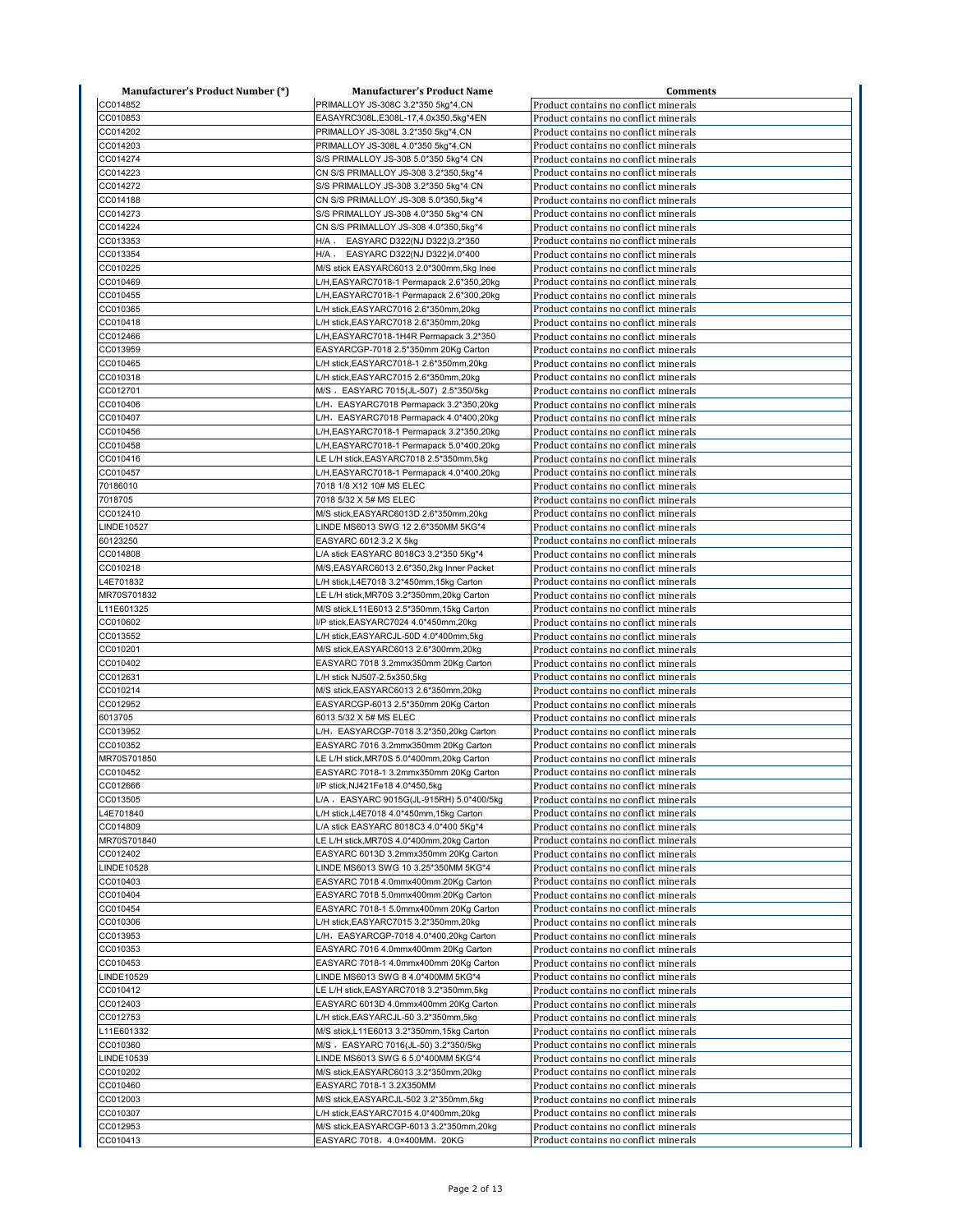| <b>Manufacturer's Product Number (*)</b> | <b>Manufacturer's Product Name</b>                                         | <b>Comments</b>                                                                |
|------------------------------------------|----------------------------------------------------------------------------|--------------------------------------------------------------------------------|
| CC010051                                 | M/S , EASYARC 4303(NJ422) 2.5*350/5kg                                      | Product contains no conflict minerals                                          |
| CC010362                                 | M/S , EASYARC 7016(JL-50) 5.0*400/5kg                                      | Product contains no conflict minerals                                          |
| CC012755                                 | L/H stick, EASYARCJL-50 5.0*400mm, 5kg                                     | Product contains no conflict minerals                                          |
| CC010553                                 | M/S , EASYARC 4315(JL-427) 3.2*350/5kg                                     | Product contains no conflict minerals                                          |
| CC010203                                 | EASYARC 6013 4.0mmx400mm 20Kg Carton                                       | Product contains no conflict minerals                                          |
| CC012754                                 | L/H stick, EASYARCJL-50 4.0*400mm, 5kg                                     | Product contains no conflict minerals                                          |
| CC012627                                 | L/H stick, NJ506 3.2*350mm, 5kg                                            | Product contains no conflict minerals                                          |
| CC012703                                 | M/S , EASYARC 7015(JL-507) 3.2*350/5kg                                     | Product contains no conflict minerals                                          |
| CC012608                                 | M/S , EASYARC 5003(NJ502) 3.2*350/5kg                                      | Product contains no conflict minerals                                          |
| CC012601                                 | M/S electrode, NJ422 2.5*350mm, 5kg                                        | Product contains no conflict minerals                                          |
| CC010204                                 | EASYARC 6013 5.0mmx400mm 20Kg Carton                                       | Product contains no conflict minerals                                          |
| CC012954                                 |                                                                            |                                                                                |
| CC010461                                 | M/S stick, EASYARCGP-6013 4.0*400mm, 20kg                                  | Product contains no conflict minerals                                          |
|                                          | E7018-1                                                                    | Product contains no conflict minerals                                          |
| CC010555                                 | M/S , EASYARC 4315(JL-427) 5.0*400/5kg                                     | Product contains no conflict minerals                                          |
| CC012609                                 | M/S , EASYARC 5003(NJ502) 4.0*400/5kg                                      | Product contains no conflict minerals                                          |
| CC012623                                 | L/H stick, NJ427 3.2*350mm, 5kg                                            | Product contains no conflict minerals                                          |
| CC012628                                 | L/H stick, NJ506 4.0*400mm, 5kg                                            | Product contains no conflict minerals                                          |
| CC012705                                 | M/S , EASYARC 7015(JL-507) 5.0*400/5kg                                     | Product contains no conflict minerals                                          |
| CC010221                                 | M/S stick EASYARC 6013 3.2X350mm CN                                        | Product contains no conflict minerals                                          |
| CC010554                                 | M/S , EASYARC 4315(JL-427) 4.0*400/5kg                                     | Product contains no conflict minerals                                          |
| CC010315                                 | M/S , EASYARC 7015(NJ507) 5.0*400/5kg                                      | Product contains no conflict minerals                                          |
| CC012610                                 | M/S , EASYARC 5003(NJ502) 5.0*400m/5kg                                     | Product contains no conflict minerals                                          |
| CC012632                                 | L/H stick, NJ507 3.2*350mm, 5kg                                            | Product contains no conflict minerals                                          |
| CC010222                                 | M/S stick EASYARC 6013 4.0X400mm CN                                        | Product contains no conflict minerals                                          |
| CC012704                                 | M/S , EASYARC 7015(JL-507) 4.0*350/5kg                                     | Product contains no conflict minerals                                          |
| CC010055                                 | M/S , EASYARC 4303(NJ422) 3.2*350/5kg                                      | Product contains no conflict minerals                                          |
| CC012635                                 | L/H stick, NJ507 5.0*400mm, 5kg                                            | Product contains no conflict minerals                                          |
| CC010054                                 | M/S , EASYARC 4303(NJ422) 5.0*400/5kg                                      | Product contains no conflict minerals                                          |
| CC012633                                 | L/H stick, NJ507 4.0*400mm, 5kg                                            | Product contains no conflict minerals                                          |
| CC010053                                 | M/S, EASYARC 4303(NJ422) 4.0*400/5kg                                       | Product contains no conflict minerals                                          |
| CC012602                                 | M/S electrode, NJ422 3.2*350mm, 5kg                                        |                                                                                |
|                                          |                                                                            | Product contains no conflict minerals                                          |
| CC012604                                 | M/S electrode, NJ422 5.0*400mm, 5kg                                        | Product contains no conflict minerals                                          |
| CC012603                                 | M/S electrode, NJ422 4.0*400mm, 5kg                                        | Product contains no conflict minerals                                          |
| CC014228                                 | SS STICK, EASYARC312, -17, 4.0x350, 5kg*4EN                                | Product contains no conflict minerals                                          |
| CC014227                                 | SS STICK, EASYARC312, -17, 3.2x350, 5kg*4EN                                | Product contains no conflict minerals                                          |
| CC013109                                 | L/A, EASYARC 7015G(JL-715RH) 4.0*400/5kg                                   | Product contains no conflict minerals                                          |
| CC013108                                 | L/A, EASYARC 7015G(JL-715RH)3.2*350                                        | Product contains no conflict minerals                                          |
| CC013009                                 | Heat/RStick EASYARCJR-815B2V 4.0mmX400mm                                   | Product contains no conflict minerals                                          |
| CC013158                                 | High/T Stick EASYARC JL-815 3.2mmX350mm                                    | Product contains no conflict minerals                                          |
| CC014204                                 | PRIMALLOY JS-308L 5.0*350 5kg*4,CN                                         | Product contains no conflict minerals                                          |
| CC014212                                 | PRIMALLOY JS-309LMo 5.0*350 5kg*4,CN                                       | Product contains no conflict minerals                                          |
| CC013156                                 | High/T Stick EASYARC JL-815 2.5mmX350mm                                    | Product contains no conflict minerals                                          |
| CC013159                                 | High/T Stick EASYARC JL-815 4.0mmX400mm                                    | Product contains no conflict minerals                                          |
| CC013059                                 | Heat/RStick EASYARCJR-915B3 4.0mmX400mm                                    | Product contains no conflict minerals                                          |
| CC010361                                 | M/S , EASYARC 7016(JL-50) 4.0*400/5kg                                      | Product contains no conflict minerals                                          |
| CC013060                                 | Heat/R Stick EASYARCJR-915B3 5.0mmX400mm                                   | Product contains no conflict minerals                                          |
| CC014205                                 | PRIMALLOY JS-309L 2.5*300 2kg*10,CN                                        | Product contains no conflict minerals                                          |
| CCS10031                                 | (TMP) EASAYRC316L,2.5×300,4kg*4EN                                          | Product contains no conflict minerals                                          |
| CCS010051                                | EASAYRC308LS,2.5×300,2kg*10EN(JS)                                          | Product contains no conflict minerals                                          |
| CCS10033                                 | (TMP) EASAYRC316L,3.2x350,5kg*4EN                                          | Product contains no conflict minerals                                          |
|                                          |                                                                            |                                                                                |
| CCS010053<br>6013605MS                   | EASAYRC308LS,3.2x350,5kg*4EN(JS)<br>OBS 6013 1/8 X 5# X14 MS ELEC MATHESON | Product contains no conflict minerals<br>Product contains no conflict minerals |
|                                          |                                                                            |                                                                                |
| 7018605MS                                | OBS 7018 1/8 X 5# 5lbX14MS ELEC MATHESON                                   | Product contains no conflict minerals                                          |
| CCS010063                                | EASAYRC316LS, 3.2x350, 5kg*4EN(JS)                                         | Product contains no conflict minerals                                          |
| CCS10023                                 | (TMP) EASAYRC308L,3.2x350,5kg*4EN                                          | Product contains no conflict minerals                                          |
| CCS10021                                 | (TMP) EASAYRC308L,2.5×300,4kg*4EN                                          | Product contains no conflict minerals                                          |
| CCS10028                                 | (TMP) EASAYRC309L,3.2x350,5kg*4EN                                          | Product contains no conflict minerals                                          |
| CCS010058                                | EASAYRC309LS, 3.2x350, 5kg*4EN(JS)                                         | Product contains no conflict minerals                                          |
| 7018505MS                                | OBS 7018 3/32 X 5# 5lbX14 MS ELEC MATH                                     | Product contains no conflict minerals                                          |
| CC010603                                 | I/P stick, EASYARC7024 5.0*450mm, 20kg                                     | Product contains no conflict minerals                                          |
| CC010659                                 | EASYARC308,E308-17,2.5×300,4kg*4EN                                         | Product contains no conflict minerals                                          |
| CC010953                                 | EASYARC316L,E316L-17,4.0x350,5kg*4EN                                       | Product contains no conflict minerals                                          |
| 7014605MS                                | OBS 7014 1/8 X 5# 5lbX14 MS ELEC MATHES                                    | Product contains no conflict minerals                                          |
| 7014705MS                                | OBS 7014 5/32 X 5# 5lbX14 MS ELEC MATH                                     | Product contains no conflict minerals                                          |
| 3092525                                  | PRIMALLOY 309LMO 2.5 X 2.6 KG                                              | Product contains no conflict minerals                                          |
| CCS10026                                 | (TMP) EASAYRC309L,2.5×300,4kg*4EN                                          | Product contains no conflict minerals                                          |
| CC014254                                 | PRIMALLOY JS-310 2.5*300 4kg*4,EN                                          | Product contains no conflict minerals                                          |
| 6013705MS                                | OBS-6013 5/32 X 5# 5lbX14 ELEC MATHESON                                    | Product contains no conflict minerals                                          |
| CCS10029                                 | (TMP) EASAYRC309L,4.0x350,5kg*4EN                                          | Product contains no conflict minerals                                          |
| CCS10034                                 | (TMP) EASAYRC316L,4.0x350,5kg*4EN                                          | Product contains no conflict minerals                                          |
| CC010002                                 | M/S stick, EASYARC4301 3.2*350mm, 20kg                                     | Product contains no conflict minerals                                          |
| 3083225                                  | PRIMALLOY 308L 3.2 X 3.2 KG                                                | Product contains no conflict minerals                                          |
|                                          |                                                                            |                                                                                |
| 3101650                                  | 310-16 3/32X12 S/S ELEC 10#                                                | Product contains no conflict minerals                                          |
| 60122550                                 | EASYARC 6012 2.5 x 4.5kg                                                   | Product contains no conflict minerals                                          |
| 60136010                                 | 6013 1/8 X 10# MS ELEC                                                     | Product contains no conflict minerals                                          |
| 70164050                                 | EASYARC 7016 4.0 X 4.5 KG                                                  | Product contains no conflict minerals                                          |
| CC012404                                 | EASYARC 6013D 5.0mmx400mm 20Kg Carton                                      | Product contains no conflict minerals                                          |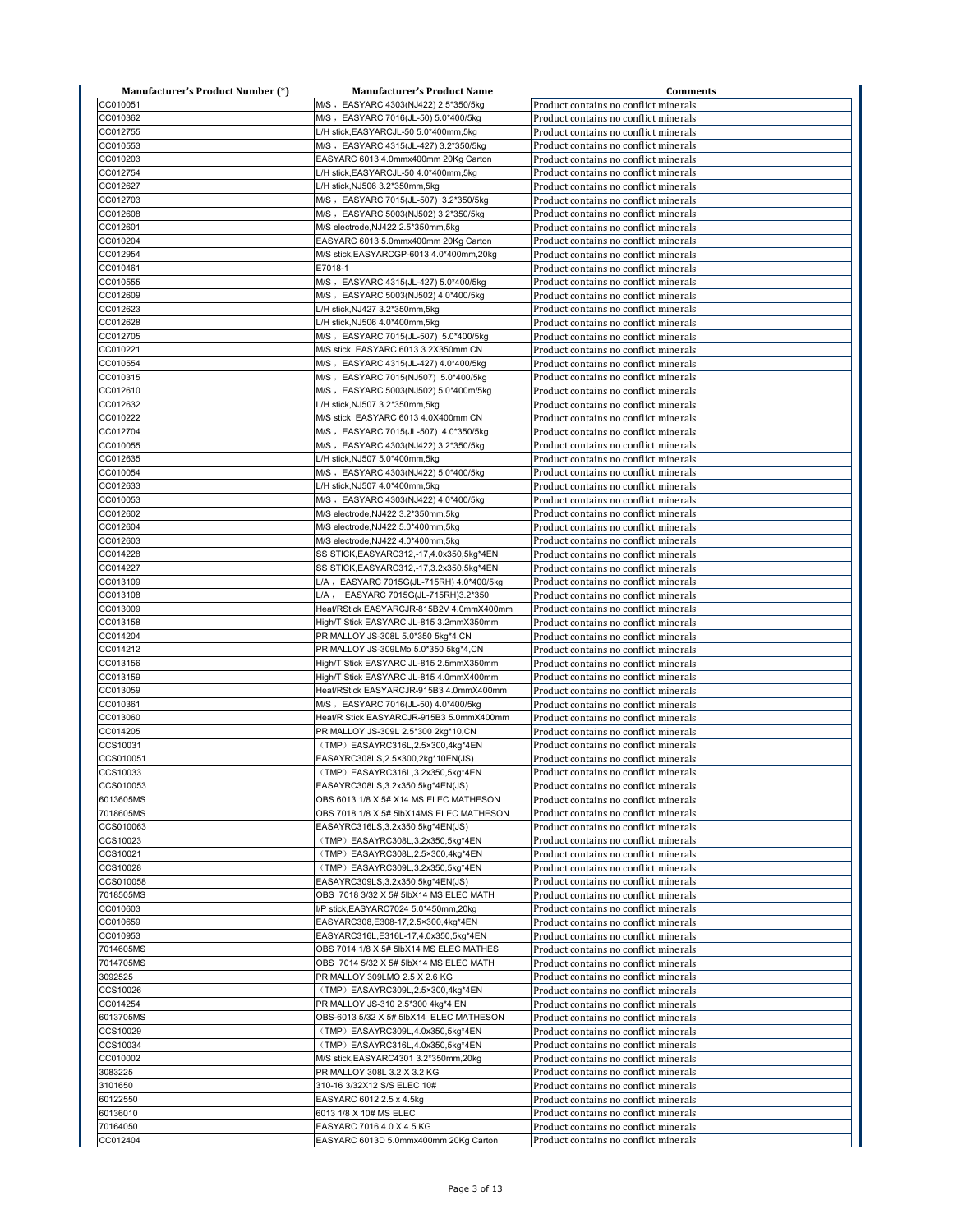| <b>Manufacturer's Product Number (*)</b> | <b>Manufacturer's Product Name</b>                                              | <b>Comments</b>                                                                |
|------------------------------------------|---------------------------------------------------------------------------------|--------------------------------------------------------------------------------|
| CC014183                                 | PRIMALLOY JS-316L 5.0*350 5kg*4,EN                                              | Product contains no conflict minerals                                          |
| CCS010056                                | EASAYRC309LS,2.5×300,2kg*10EN(JS)                                               | Product contains no conflict minerals                                          |
| 3082525                                  | PRIMALLOY 308L 2.5 X 2.6 KG                                                     | Product contains no conflict minerals                                          |
| 3164025                                  | PRIMALLOY 316L 4.0 X 3.2 KG                                                     | Product contains no conflict minerals                                          |
| 60124050                                 | EASYARC 6012 4.0 X 5 KG                                                         | Product contains no conflict minerals                                          |
| 60134050                                 | EASYARC 6013 4.0 X 5 KG                                                         | Product contains no conflict minerals                                          |
| CC014171                                 | PRIMALLOY JS-308L 5.0*350 5kg*4,EN                                              | Product contains no conflict minerals                                          |
| CC014757                                 | EASYARC309LMo,E309LMo-17,2.5×300,4kg*4EN                                        | Product contains no conflict minerals                                          |
| 3121650                                  | 312-16 3/32X12 S/S ELEC 10#                                                     | Product contains no conflict minerals                                          |
| CC010151                                 | M/S stick EASYARC6011 2.5*300, 5kg*4 EN                                         | Product contains no conflict minerals                                          |
| CC010152                                 | M/S stick EASYARC6011 3.2*350, 5kg*4 EN                                         | Product contains no conflict minerals                                          |
| CC010153                                 | M/S stick EASYARC6011 4.0*350, 5kg*4 EN                                         | Product contains no conflict minerals                                          |
| CC010354                                 | L/H stick, EASYARC7016 5.0*400mm, 20kg                                          | Product contains no conflict minerals                                          |
| CC014185                                 | PRIMALLOY JS-347 3.2*350 5kg*4,EN                                               | Product contains no conflict minerals                                          |
| CC014261                                 | PRIMALLOY JS-310 5.0*350 5kg*4,CN                                               | Product contains no conflict minerals                                          |
| 3091650                                  | 309-16 3/32X12S/S ELEC 10#                                                      | Product contains no conflict minerals                                          |
| 70185010                                 | 7018 3/32 X1210# MS ELECTRODE                                                   | Product contains no conflict minerals                                          |
| CC013110                                 | L/A, EASYARC 7015G(JL-715RH) 5.0*400/5kg                                        | Product contains no conflict minerals                                          |
| CC010606                                 | EASYARC7024 4.0*450                                                             | Product contains no conflict minerals                                          |
| CC013504                                 | L/A , EASYARC 9015G(JL-915RH) 4.0*400/5kg                                       | Product contains no conflict minerals                                          |
| CC010313                                 | M/S , EASYARC 7015(NJ507) 3.2*350/5kg                                           | Product contains no conflict minerals                                          |
| CC010303                                 | M/S , EASYARC 7015(NJ507) 4.0*400/20kg                                          | Product contains no conflict minerals                                          |
| CC014258                                 | PRIMALLOY JS-310 2.5*300 2kg*10,CN                                              | Product contains no conflict minerals                                          |
| CC010462                                 | LE L/H stick, EASYARC7018-1 5.0*400mm, 5kg                                      | Product contains no conflict minerals                                          |
| CC012467                                 | L/H,EASYARC7018-1H4R Permapack 4.0*400                                          | Product contains no conflict minerals                                          |
| CC014853                                 | PRIMALLOY JS-308C 4.0*350 5kg*4,CN                                              | Product contains no conflict minerals                                          |
| CC010220                                 |                                                                                 |                                                                                |
| CC013010                                 | M/S stick EASYARC 6013 2.5X350mm CN<br>Heat/RStick EASYARCJR-815B2V 5.0mmX400mm | Product contains no conflict minerals<br>Product contains no conflict minerals |
| CC013264                                 | H/A STICK, JH-950 4.0*400mm, 5KG                                                | Product contains no conflict minerals                                          |
| CC013058                                 | Heat/RStick EASYARCJR-915B3 3.2mmX350mm                                         | Product contains no conflict minerals                                          |
| CC013451                                 | L/A STICK, NJR 306Fe 2.5*350mm, 5kg                                             | Product contains no conflict minerals                                          |
| CC013453                                 | L/A STICK, NJR 306Fe 3.2*350mm, 5kg                                             | Product contains no conflict minerals                                          |
| CC013454                                 | L/A STICK, NJR 306Fe 4.0*400mm, 5kg                                             | Product contains no conflict minerals                                          |
| CC013503                                 | EASYARC 9015G(JL-915RH)3.2*350<br>$L/A$ ,                                       | Product contains no conflict minerals                                          |
| CC014103                                 | L/A,<br>EASYARC 10015-D2(JL-105D2)3.2*350                                       | Product contains no conflict minerals                                          |
| CC014209                                 |                                                                                 |                                                                                |
| CC014806                                 | PRIMALLOY JS-309LMo 2.5*300 2kg*10,CN<br>L/A Stick EASYARC 8018C3 2.5*350 5Kg*4 | Product contains no conflict minerals<br>Product contains no conflict minerals |
| CC010601                                 | EASYARC 7024 3.2mmx400mm 20Kg Carton                                            |                                                                                |
| 60133250                                 | EASYARC 6013 3.2 X 5 KG                                                         | Product contains no conflict minerals                                          |
| CC015153                                 | PRIMALLOY JS-308 3.2*350 5kg*4,EN                                               | Product contains no conflict minerals<br>Product contains no conflict minerals |
| 60132550                                 | EASYARC 6013 2.5 X 4.5KG                                                        | Product contains no conflict minerals                                          |
| 316L670                                  | 316L-16 5/32X14 S/S ELEC 10#                                                    | Product contains no conflict minerals                                          |
| CC010652                                 | EASYARC308,E308-17,3.2x350,5kg*4EN                                              | Product contains no conflict minerals                                          |
| 7018705MS                                | OBS - 7018 5/32 X 5# 5lbX14 MS MATHESON                                         | Product contains no conflict minerals                                          |
| 70162550                                 | EASYARC 7016 2.5 X 4.5 KG                                                       | Product contains no conflict minerals                                          |
| CC014246                                 | S/S PR JS-309L 2.5*300 2kg*10,EN                                                | Product contains no conflict minerals                                          |
| CC010653                                 | EASYARC308,E308-17,4.0x350,5kg*4EN                                              | Product contains no conflict minerals                                          |
| 7014505MS                                | OBS 7014 3/32 X 5# 5lbX14 MS ELEC MATHES                                        | Product contains no conflict minerals                                          |
| CC014249                                 | S/S PR JS-316L 2.5*300 2kg*10,EN                                                | Product contains no conflict minerals                                          |
| 7018505                                  | 7018 3/32 X 14 5# MS ELEC                                                       | Product contains no conflict minerals                                          |
| CC014250                                 |                                                                                 |                                                                                |
| 7018605                                  | S/S PR JS-316L 3.2*350 2.4kg*10,EN<br>7018 1/8 X 14 5# MS ELEC                  | Product contains no conflict minerals<br>Product contains no conflict minerals |
| 7014505                                  | 7014 3/32 X 5# MS ELEC                                                          | Product contains no conflict minerals                                          |
| 3101660                                  | 310-16 1/8X14 S/S ELEC 10#                                                      | Product contains no conflict minerals                                          |
| 70146010                                 | 7014 1/8 X 10# MS ELEC                                                          | Product contains no conflict minerals                                          |
| 70163250                                 | EASYARC 7016 3.2 X 4.5 KG                                                       | Product contains no conflict minerals                                          |
| 308L670                                  | 308L-16 5/32X14S/S ELEC 10#                                                     | Product contains no conflict minerals                                          |
| CC011852                                 | M/S stick, EASYARC6012 3.2*350mm, 20kg                                          | Product contains no conflict minerals                                          |
| CC012412                                 | M/S stick, EASYARC6013D 2.6*350mm, 2kg*10                                       | Product contains no conflict minerals                                          |
| CC014243                                 | S/S PR JS-308L 2.5*300 2kg*10,EN                                                | Product contains no conflict minerals                                          |
| CC014244                                 | S/S PR JS-308L 3.2*350 2.4kg*10,EN                                              | Product contains no conflict minerals                                          |
| L11E601340                               | M/S stick, L11E6013 4.0*350mm, 15kg Carton                                      | Product contains no conflict minerals                                          |
| 3093225                                  | PRIMALLOY 309LMO 3.2 X 3.2 KG                                                   | Product contains no conflict minerals                                          |
| 3124025                                  | PRIMALLOY 312 4.0 X 3.2 KG                                                      | Product contains no conflict minerals                                          |
| 70143250                                 | EASYARC 7014 3.2 X 4.5 KG                                                       | Product contains no conflict minerals                                          |
| 70182550                                 | EASYARC 7018 2.5 X 4.5 KG                                                       | Product contains no conflict minerals                                          |
| 70183250                                 | EASYARC 7018 3.2 X 4.5 KG                                                       | Product contains no conflict minerals                                          |
| 70244050                                 | EASYARC 7024 4.0 X 5 KG                                                         | Product contains no conflict minerals                                          |
| CC010308                                 | L/H stick, EASYARC7015 5.0*400mm, 20kg                                          | Product contains no conflict minerals                                          |
| CC012456                                 | EASYARC7018-1H4R3.2*350mm20Kg Permapack                                         | Product contains no conflict minerals                                          |
| L4E701825                                | L/H stick, L4E7018 2.5*350mm, 15kg Carton                                       | Product contains no conflict minerals                                          |
| MR70S701825                              | LE L/H stick, MR70S 2.5*350mm, 20kg Carton                                      | Product contains no conflict minerals                                          |
| 3091660                                  | 309-16 1/8 X14S/S ELEC 10#                                                      | Product contains no conflict minerals                                          |
| 6013605                                  | 6013 1/8 X 5# MS ELEC                                                           | Product contains no conflict minerals                                          |
| 60135010                                 | 6013 3/32 X 10# MS ELEC                                                         | Product contains no conflict minerals                                          |
| 7014605                                  | 7014 1/8 X 5# MS ELEC                                                           | Product contains no conflict minerals                                          |
| CC014226                                 | SS STICK, EASYARC312,-17, 2.5×300, 4kg*4EN                                      | Product contains no conflict minerals                                          |